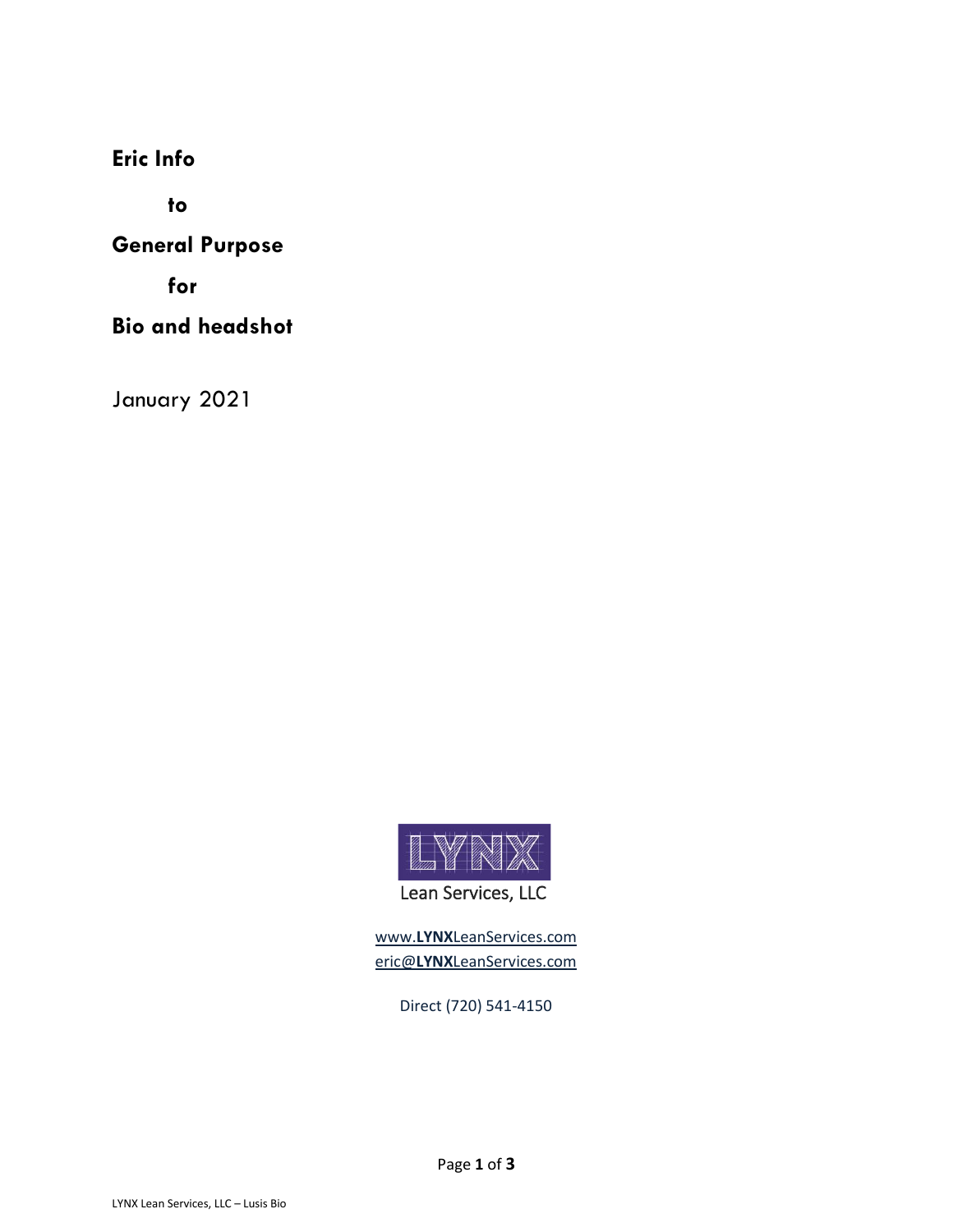## **ERIC LUSIS BIO**

## **Eric Lusis**



operational excellence.

As the **LYNX** Lean Services Owner and Principal Coach, Eric is dedicated to serving our clients with a wide range of operational excellence services. Eric has a passion for making people's lives easier. Considered a Lean thinker and practitioner by industry leaders, he is dedicated to robust planning and execution, developing high-performing teams, and driving value for customers, organizations and project teams. With over 25 years of experience in the AEC industry, his expertise ranges from project planning and execution, through closeout and asset activation. Although he is a builder at heart, throughout his career, he has worked with leading industry organizations and teams to achieve

As a [Lean Construction Institute](https://www.leanconstruction.org/) Approved Instructor, Eric's passion is helping teams to make their work easier and provide outstanding results. Eric is an experienced facilitator and Lean coach who has worked with countless design and construction groups to develop high performing teams and projects. Specific efforts include project alignment, team partnering, validation and design planning, construction planning and execution, and asset activation and closeout. He is also a CM-Lean Approved Instructor with the [Associated General Contractors of America.](https://www.agc.org/learn/education-training/lean-construction/certificate-management-lean-construction)

He learned construction through building homes before he was 20 and owned and operated a small home construction company during college. After graduating with Business and Construction Management degrees, he worked for PCL Construction where he started as a field engineer and grew to be a superintendent, scheduling manager, project manager and eventually was groomed to manage the U.S. Quality Program and later built PCL's National Lean Program. He has a wide range of project experience, some including high-rises, medical facilities, parking structures and airports with project values of over a billion dollars. While at PCL as the National Lean Director, he helped grow various lean practices and behaviors across thousands of people, in a few years added over \$15 million in savings and added value to the organization and project teams, and created a robust lean program used today.

He is skilled in the Last Planner® System, Value Stream Mapping, continuous improvement, many other lean practices, developing high-performing teams, team partnering, project planning, and reinforcing the practice of operational excellence. Eric is a practiced facilitator and coach that teams quickly align with as he quickly makes a positive impact on the people he works with and provides lasting results with charisma. 94% of the people he works with report that his work is valuable if not extremely valuable as he enables success through action. Eric regularly presents on Lean topics at LCI and LCI-CA events and is an active Community of Practice contributor.

Eric's vision of the AEC industry is one with little waste, healthy personal and team behaviors, a project first mentality, and one that is rewarding to every participant. Through the teams he works with, industry contributions, and a dedication to add value with all he does, he continues to grow the built environment of the future.